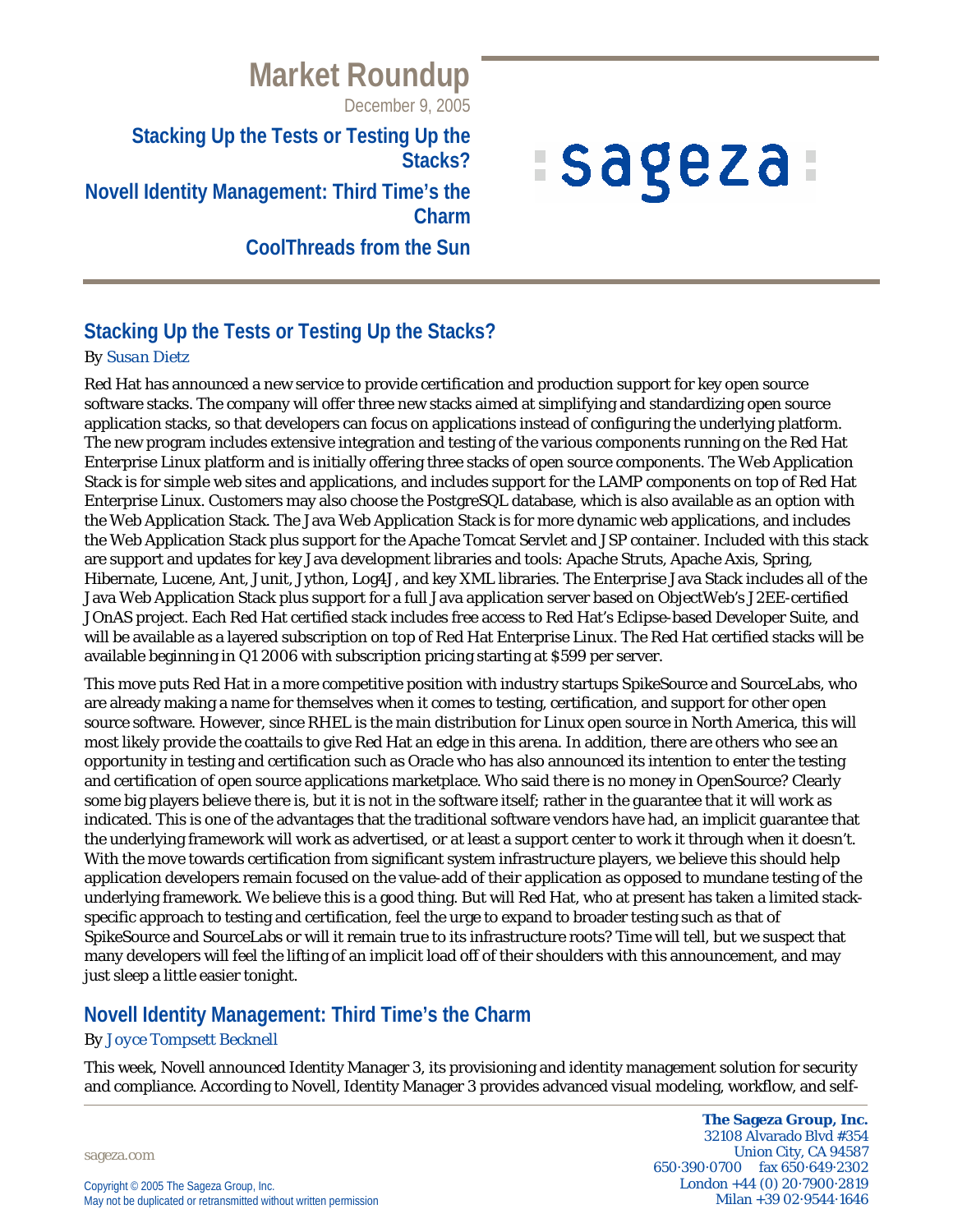service capabilities. The company believes customers will be able to better simplify and control user access, protect data, reduce administrative costs, and comply with corporate and regulatory mandates. Novell plans to do this with automated provisioning which provides consistent service across the network. Novell argues that the key differentiator for Identity Manager 3 is the visual framework for mapping complex identity management infrastructures with automatic documentation, instead of the traditional manual coding and configuration customers have struggled with in the past.

Identity management is a vital and indispensable component of network security, and indeed Novell's new product sits within its Security and Identity Solutions group as one of a family of solutions that together provide end-to-end security. Novell, like other vendors, has offered earlier versions of identity management, but this edition has new capabilities that should entice users considering Novell or who already use Novell products to take special notice. In this latest release, Novell focuses on new automation features specifically designed to address the impact of governance and regulatory compliance that organizations are encountering, as well as making ongoing administration simpler and more consistent. In particular, automating the provisioning of workflow has been a focus, which means that roles, groups, or individual assignments can be automated; delegation and proxy functions, expiration tracking and escalation, and self-service provisioning are now possible. More importantly, with Identity Manager 3, no coding is required to deploy the product. Novell, who has an edge on the user interface for this class of product, continues to develop a visual framework that is more straightforward than command-line interface requirements for many users. Overall we think this is a solid product and something customers should seriously explore.

Despite a great product, however, Novell may not see the success it deserves. This is for two general reasons. One is that Novell has somewhat lost its way as a company and spent many cycles reorganizing itself in the last couple of years. The amount of energy spent on internal issues has meant fewer resources dedicated to marketing and messaging its products to the market. Ten years ago Novell was ubiquitous (if you've been to CeBIT, you know what I mean.) Now, Novell is still a well known company, but most people probably couldn't say what Novell's top current products are. We hope that Novell has found a corporate configuration that works, because it has solid products that deserve being strongly marketed. The other issue is a company called Cisco. While Novell is positioning itself as an end-to-end security provider, Cisco is making a lot of noise about what it can do for network security and IT people overwhelmingly identify with this message. The interesting part is that Novell and Cisco aren't necessarily competitive; in fact, their products can frequently be used together to handle separate issues. But in order to successfully market and deliver an end-to-end security solution, being perceived as a networking company is critical and Cisco clearly owns that crown while Novell's position is less forthright. If Novell can figure out how to partner with Cisco or find other ways to leverage itself, it may be able to grow to critical mass as a significant player in this market segment. It is an ongoing challenge and we look forward to watching Novell regain its rightful place in the IT universe.

## **CoolThreads from the Sun**

#### *By Clay Ryder*

Sun has announced its new Sun Fire T1000 and T2000 servers with CoolThreads technology. The massivelythreaded servers allow customers to take advantage of the new CoolThreads technology without having to rewrite applications given Sun's binary compatibility guarantee on Solaris across all supported systems. The company indicated that the new systems are also the first servers designed from the ground up for Internet workloads and for running current and next-generation web, application, and distributed database systems. Sun also stated that it is working with the open source community to bring Linux and FreeBSD to the UltraSPARC T1 platform as well as removing the barriers to adoption and opening up the UltraSPARC T1 platform to other applications, systems designers, and operating systems through its OpenSPARC initiative. The T1000 is a 1U, 19-inch deep server designed for web and network infrastructures; the T2000 is a 2U, 24.3-inch deep server with extensive redundancy designed for maximum uptime to support application services and web-tier consolidation projects. The T1000 ships six or eight processor cores while the T2000 ships with four, six, or eight processor cores. The

sageza.com

**The Sageza Group, Inc.** 32108 Alvarado Blvd #354 Union City, CA 94587 650·390·0700 fax 650·649·2302 London +44 (0) 20·7900·2819 Milan +39 02·9544·1646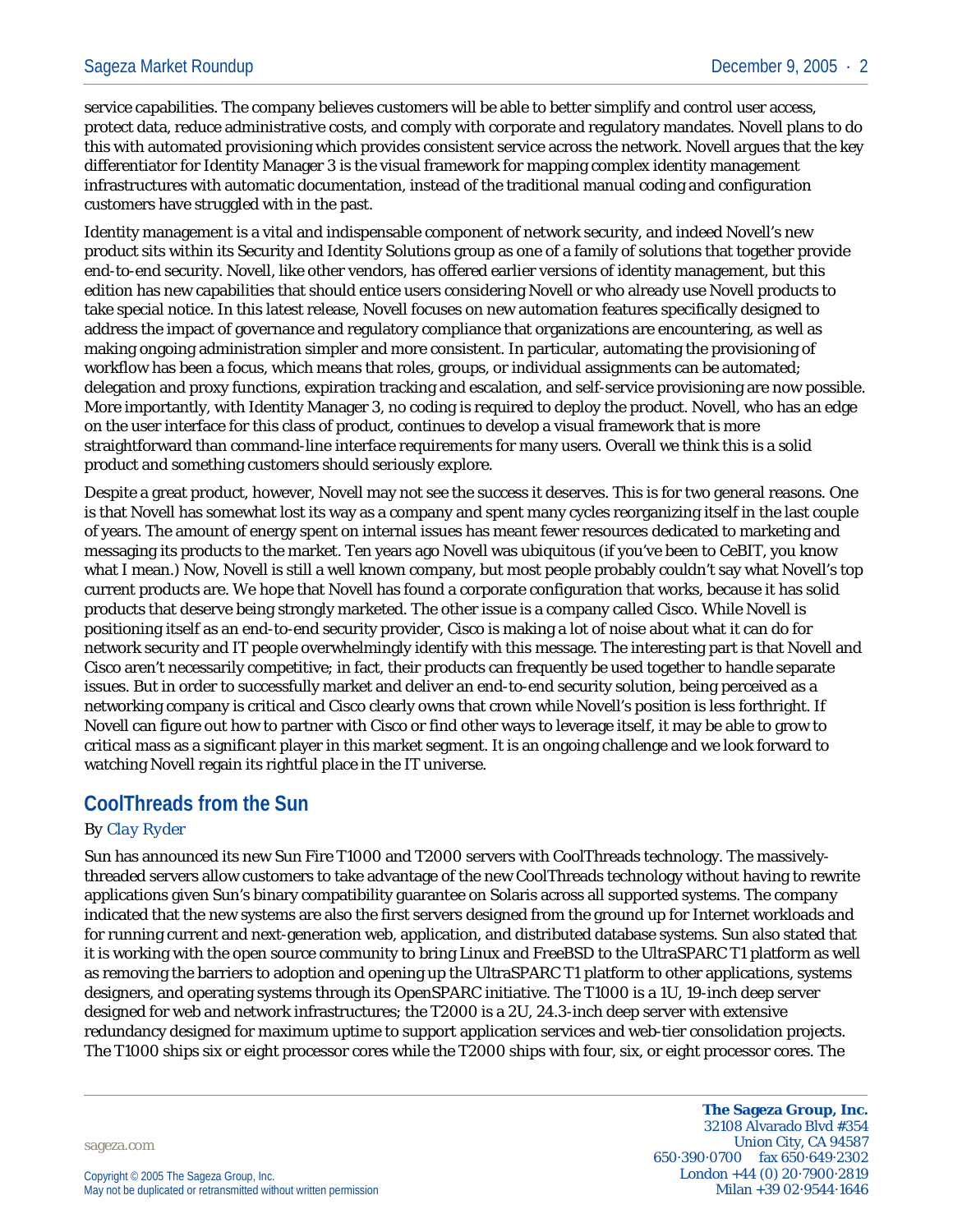T2000 server is available immediately, and the Sun Fire T1000 can be ordered now for delivery in March 2006. The Sun Fire T1000 and T2000 systems start at \$2,995.

True to character, Sun is never a company to forgo an opportunity to make some marketplace noise, cause some FUD, and try to rewrite the rules of the game. The extensive set of announcements around UltraSPARC T1, CoolThreads, and OpenSPARC are testimony of this, but also serve to remind us that the Copernican Company still values R&D and binary capability long after much of the competition has become content with less if any adherence to this standard. Besides coming out front for the moment of continuous leapfrogging of myriad industry benchmarks, a perhaps more interesting message beneath is that of energy efficiency. While most of the world is reacting negatively to notable spikes in energy costs, Sun has taken the opportunity to position itself as a more ecologically friendly computing experience that will help data centers reduce energy expense through a reduction in overall heating and cooling costs. Hmm, sounds compelling in today's climate, but will the coolest (pun intended) new servers be compelling enough to cause an organization to refresh with the cool breeze of a Sun? We are not so sure.

First some positives. Sun has some nifty performance specs, low prices, the new and hip factor (CoolThreads), all that UNIX tattoo and body art legacy, plus Jonathan Schwarz's pony tail. Some not so positives: its positioning of this product against Industry Standard architectures (x86 and Power), all that UNIX tattoo and body art legacy, and an undying attempt to convince the market that Solaris + SPARC really are the better way for all, even if the market has spoken otherwise. In all fairness, there is some pretty neat stuff here, but the era of technological excellence as the premier purchase consideration factor has faded in all but a smattering of market niches. Low cost + cool technology no longer trumps application availability, and Solaris is no longer the leading development platform for the non-Windows marketplace. We believe the OpenSPARC initiative is de facto recognition of this reality, and not necessarily a bad idea for Sun. Nevertheless, the availability of the applications increasingly determines server platform deployed as for most the underlying hardware is far less important/interesting than the business software that the organization needs to operate. Even if technology religion or predisposition is a substantial factor, just because UltrsSPARC T1 is available does not mean that there will be an automatic competitive displacement of technologies, especially if the customer is not already a Sun or at least UNIX user. The cost of retraining, redeploying workloads, and possibly changing platforms and reacquiring software licenses could trump the energy savings. Of course, absent some kind of systemic competitive advantage (sorry, benchmark superiority is short-lived and does not count), competitive upgrade is even more difficult. So while we are impressed with Sun's tenacity and continued clever attempts to rewrite the rules and thus redefine the winner, we are not convinced that the targeted market will in fact find CoolThreads as cost effective as Sun may wish, and thus it may come to find itself giving a cool reception, which for Sun, would not be cool at all.

OpenSPARC Project: Sun announced its intent to open source its UltraSPARC processor technology and publish certain specifications for the UltraSPARC-based chip including the source of the design expressed in Verilog, a verification suite and simulation models, instruction set architecture specification (UltraSPARC Architecture 2005) and a Solaris OS port.

Try It Before You Buy It: Given the high level of interest in these new breakthrough systems, Sun is now offering the industry's largest "Try and Buy" program that enables customers and ISV partners to test out a new Sun Fire T1000 or T2000 server running the highly threaded UltraSPARC T1 processor free of charge for 90 days, with the option to purchase the system at the end. More information is detailed at sun.com/emrkt/trycoolthreads.

Space, Wattage and Performance (SWaP) Metric: Sun is also announcing an important new metric for customers to use as they evaluate their datacenter efficiencies and systems performance. It is the big picture for datacenter managers, measuring Space, Wattage and Performance (SWaP). The new SWaP metric is the only true measure of industry-standard server efficiency: performance / (space x power).

UltraSPARC T1 processors with CoolThreads technology: On November 14 Sun introduced the UltraSPARC T1 , code-named 'Niagara', as the world's first high-performance, energy-efficient processor. Using patented CoolThreads chip multi-threading technology that leverages the threaded nature of the Solaris 10 OS, the breakthrough chip is the world's first eco-responsible processor. In an era in which most processors use at least 40

sageza.com

**The Sageza Group, Inc.** 32108 Alvarado Blvd #354 Union City, CA 94587 650·390·0700 fax 650·649·2302 London +44 (0) 20·7900·2819 Milan +39 02·9544·1646